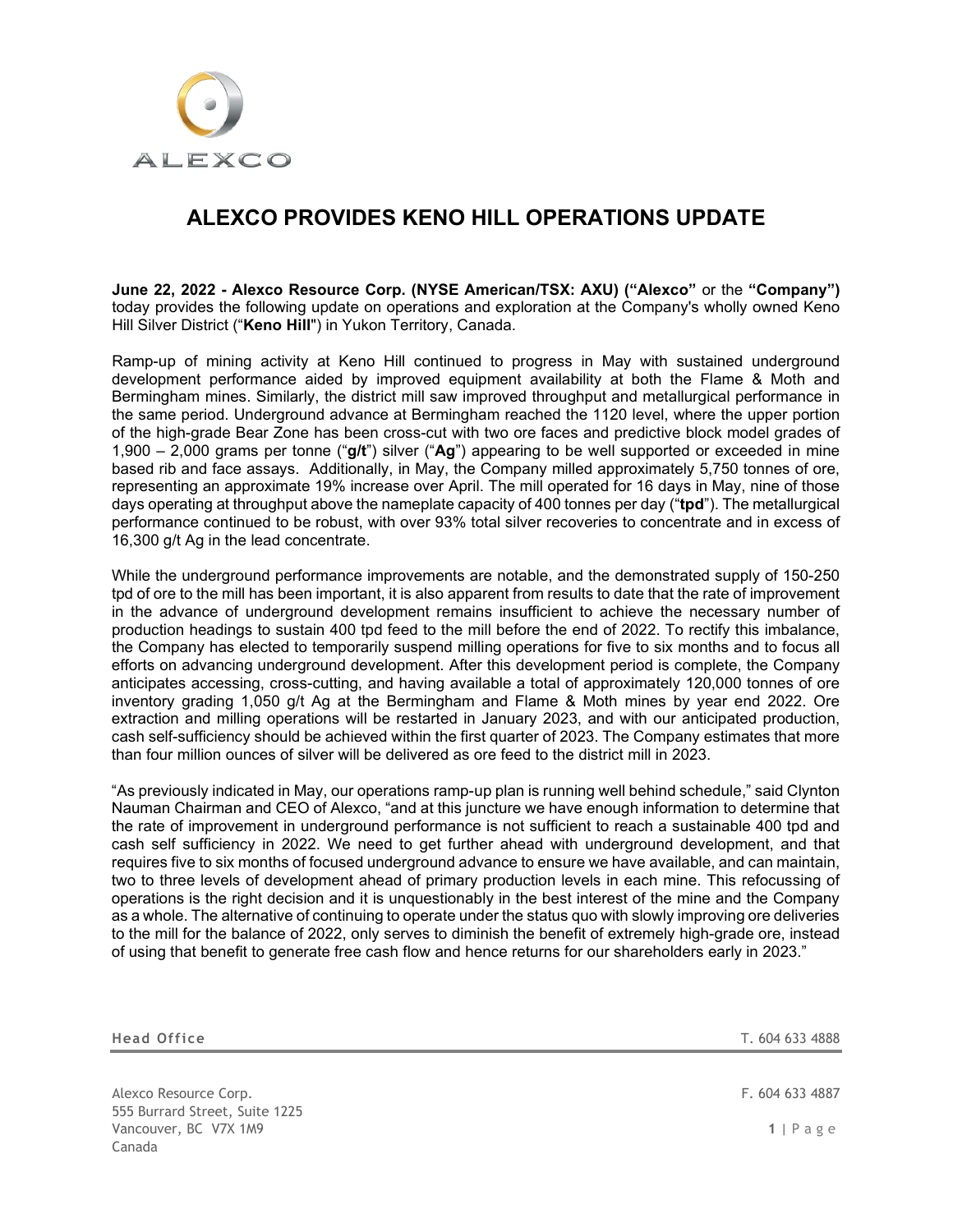

With transition of operations activities to an interim development focused plan, additional financing will be required. As of the date of this press release, the cash position of Alexco is approximately \$14 million with negative working capital of approximately \$4.5 million. The final scope, cost, and timing of the interim development-only plan and the subsequent transition back to full mill operations with concentrate shipments in January 2023 remains under review and will be communicated once completed. Additionally, the Company will continue to evaluate all financing and strategic options available to enhance the value of Keno Hill.

In other activities at Keno Hill, surface exploration began with two drills in May with focus in the vicinity of the historic Silver King mine and the Coral Wigwam area, approximately 800 meters along structural trend from the Bermingham Mine. Early indications from shallow geology-defining drill holes in the Coral Wigwam area have identified a structural geology framework potentially similar to that which hosts the Bermingham deposit. The next phase of this work will focus on deeper drilling of the targeted structure(s) within permissive stratigraphy, areas which proved highly productive in the adjacent Bermingham deposit.

## **Qualified Person**

The disclosure of all other scientific and technical information in this news release regarding mine development and operations has been reviewed and approved by Sebastien D. Tolgyesi, P.Eng., P.Geo. (Keno Hill Operations Manager, Alexco), who is are Qualified Persons as defined by National Instrument 43-101 – *Standards of Disclosure for Mineral Projects*.

### **About Alexco**

Alexco is a Canadian primary silver company that owns and operates the majority of the historic Keno Hill Silver District, in Canada's Yukon Territory, one of the highest-grade silver mines in the world. Alexco started concentrate production and shipments in 2021 and is currently advancing Keno Hill toward steady state production. Upon reaching commercial production, Keno Hill is expected to produce an average of approximately 4.4 million ounces of silver per year contained in high quality lead/silver and zinc concentrates. Keno Hill retains significant potential to grow and Alexco has a long history of expanding the operation's mineral resources through successful exploration.

#### **Contact**

Clynton R. Nauman, Chairman and Chief Executive Officer Rajni Bala, Investor Relations and Communications Lead Phone: (778) 945-6577 Email: [info@alexcoresource.com](mailto:info@alexcoresource.com)

Website: [www.alexcoresource.com](http://www.alexcoresource.com/)

**Head Office** T. 604 633 4888

Alexco Resource Corp. **F. 604 633 4887** 555 Burrard Street, Suite 1225 Vancouver, BC V7X 1M9 **2** | Page Canada